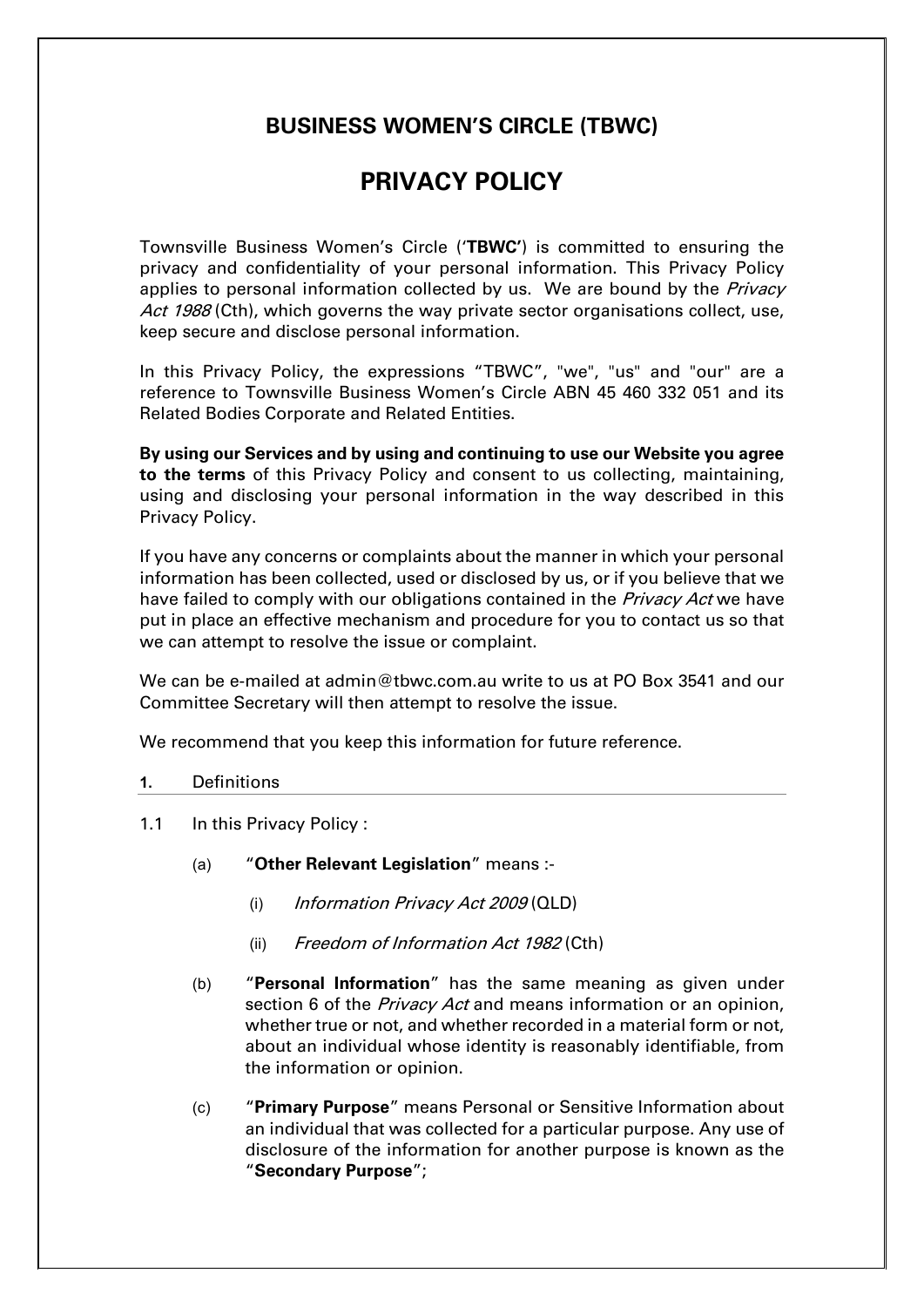- (d) "**Related Body Corporate**" or "**Related Bodies Corporate**" has the same meaning as under the Corporations Act 2001 (Cth);
- (e) "**Related Entity**" or "**Related Entities**" has the same meaning as under the *Corporations Act 2001* (Cth);
- (f) "**Services**" means the services provided by us to you;
- (g) "**Sensitive Information**" has the same meaning as under section 6 of the Privacy Act and includes information or an opinion about an individual's racial or ethnic origin and sexual orientation and practices;
- (h) "**Website**" means https://tbwc.com.au/ or any other website we may establish or operate from time to time;
- (i) The meaning of any general language is not restricted by any accompanying example, and the words 'includes', 'including', 'such as', 'for example' or similar words are not words of limitation.

### **2. Collection of your personal information and sensitive information**

- 2.1 TBWC only collects personal information that is necessary for us to provide the Services to you and for internal business and administrative purposes. The type of information we may collect from you includes (but is not limited to) the following:
	- (a) your contact information such as full name (first and last), e-mail address, current postal address, delivery address (if different to postal address) and phone numbers;
	- (b) details relating to your name, address, employer, business position;
	- (c) information regarding language preference and proficiency;
	- (d) any additional information required to provide you with our Services;
	- (e) your opinions, statements and endorsements collected personally or via surveys and questionnaires; and
	- (f) if you are requesting products or services from us or we are purchasing goods or services from you, any relevant payment or billing information (including but not limited to bank account details, direct debit, credit card details, billing address, repayment information and invoice details).
- 2.2 TBWC only collects personal information which is reasonably necessary for us to provide the Services to you. We will collect personal information directly from you unless it is unreasonable or impractical to do so. We may also collect personal information from your representatives, through our Website or other electronic communication channels, when sent to us via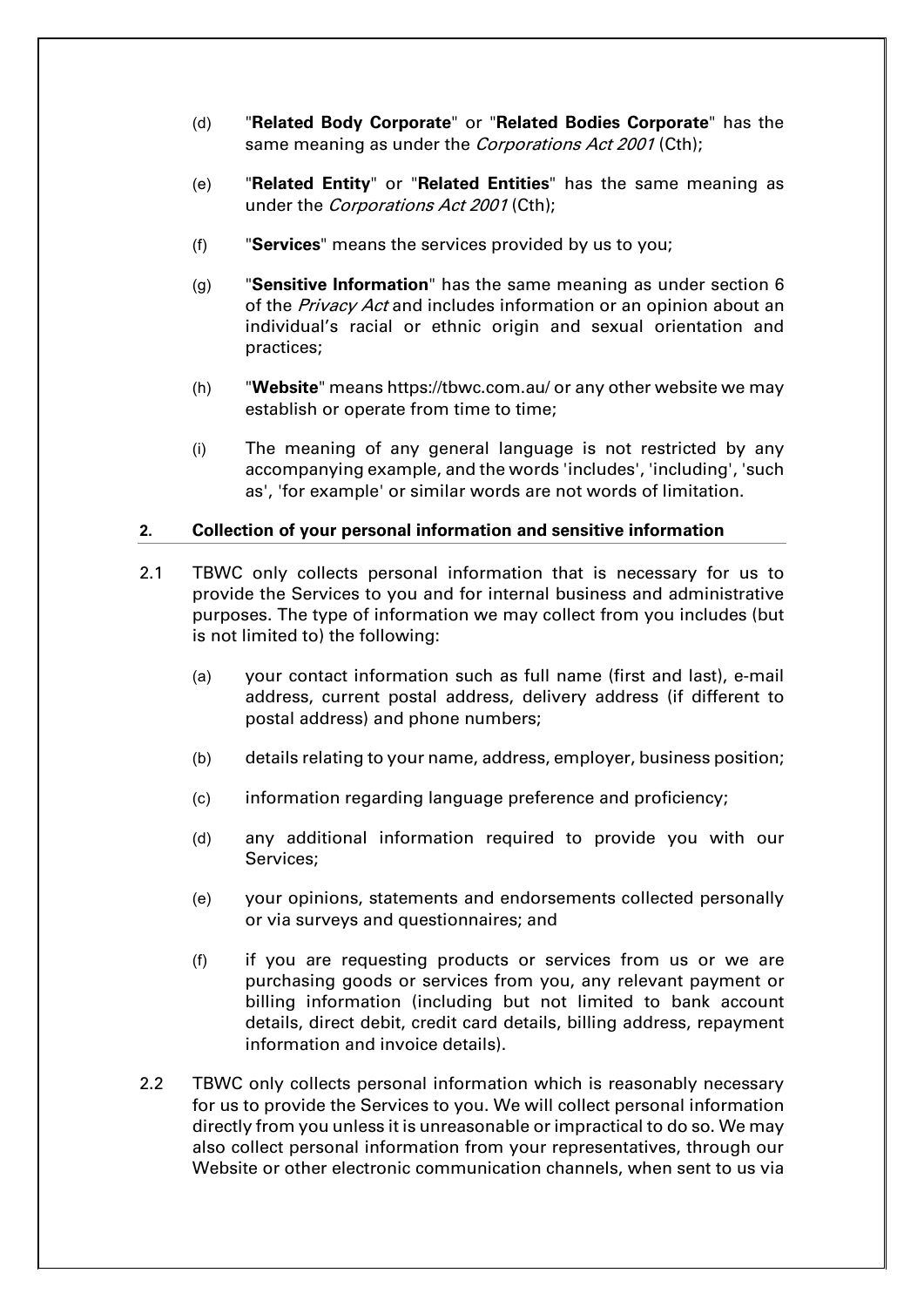email or other communication from third parties, when required by law to do so, from publicly available sources of information, or when you enter into a competition or promotion or participate in a survey, from our suppliers or partners and from private vendors. We are not responsible for the conduct of third parties with respect to the handling of your personal information including any violations by third parties of its own privacy policy or applicable law/s.

- 2.3 TBWC may collect Sensitive Information from you which is reasonably necessary for us to provide the Services to you and for internal businesses and administrative purposes. We will obtain written consent from you prior to collecting your sensitive information, unless a permitted general situation exists under the Privacy Act. TBWC will provide notification at the point of collection of both sensitive information and personal information, as to the purpose for collection, and what the information will be used for.
- 2.4 The type of sensitive information we may collect from you or record about you is dependent on the Services provided to you by us and will be limited to those purposes reasonably necessary for our functions or activities. We do not use sensitive information to send you Direct Marketing Communications (as defined in paragraph 6 below) without your express consent.
- 2.5 Depending upon the reason for requiring the information, some of the information we ask you to provide may be identified as mandatory or voluntary. If you do not provide the mandatory data or any other information we require in order for us to provide our Services to you, we may be unable to effectively provide our Services to you.
- 2.6 If you use our website, we may utilise "cookies" which enable us to monitor traffic patterns, help us facilitate any promotions, surveys or advertising materials that we provide and to serve you more efficiently if you revisit TBWC's Website. We may also use "cookies" as a tracking technology within promotional materials that we provide to you. Third parties may help us to track activity within our Website and may also use "cookies" as a tracking technology. A cookie does not identify you personally but may identify your internet service provider or computer. You can set your browser to notify you when you receive a cookie and this will provide you with an opportunity to either accept or reject it in each instance.
- 2.7 We may gather your IP address as part of our business activities and to assist with any operational difficulties or support issues with our Services. This information does not identify you personally.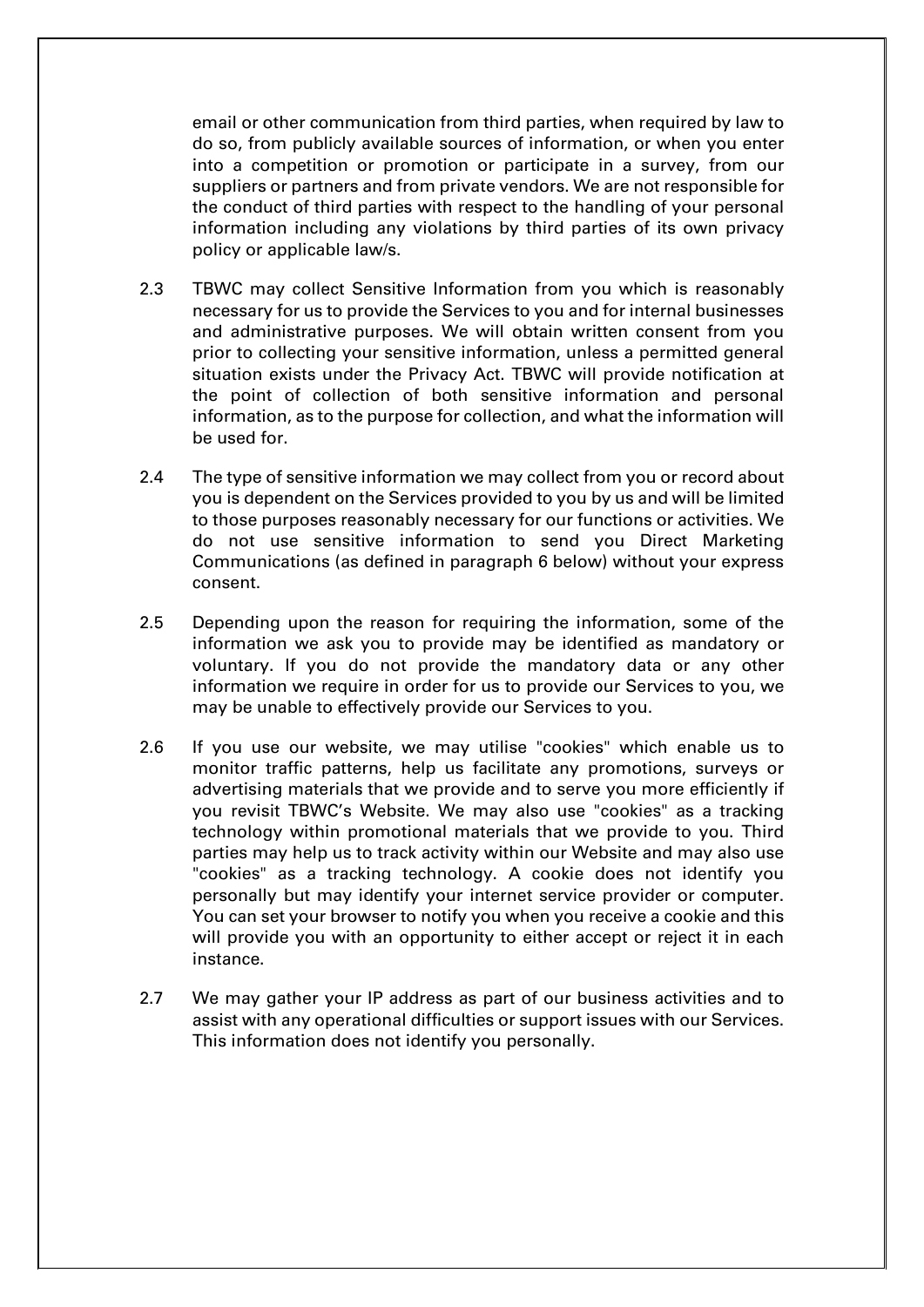## **3. How we may use and disclose your personal and sensitive information**

- 3.1 We will only use or disclose your Personal Information and Sensitive Information for the primary purposes for which it was collected, unless one of the following applies :-
	- (a) the secondary purpose is related (or for sensitive information, directly related) the primary purpose for which you have given TBWC the information and you reasonably expect, or we have told you, that your information is usually disclosed for another purpose or to other individuals, organisations or agencies;
	- (b) you have given your consent for us to use the information for another purpose;
	- (c) the use or disclosure of the information is required or authorised by or under an Australian law or a court/tribunal order;
	- (d) where it is unreasonable or impracticable to obtain consent to the use or disclosure, and we reasonably believe the use or disclosure is necessary to lessen or prevent a serious threat to the life, health or safety of any individual, or to public health or safety.
	- (e) where we reasonably believe that the use or disclosure is reasonably necessary for enforcement related activities conducted by, or on behalf of, an enforcement body.
- <span id="page-3-0"></span>3.2 We will only use or disclose your personal information for the primary purposes for which it was collected or as consented to and/or as set out below.
- <span id="page-3-1"></span>3.3 You consent to us using and disclosing your personal information to facilitate a purpose in connection with:
	- (a) conducting research;
	- (b) human resources management;
	- (c) if required, the verification of your identity and the verification of your date of birth;
	- (d) the provision of our Services to you, including sharing information with companies acting as our agents to provide our Services;
	- (e) to communicate with you in order to provide you with our Services through various mediums such as email, SMS, social media, search engines and webpages;
	- (f) to facilitate the administration and management of our Services;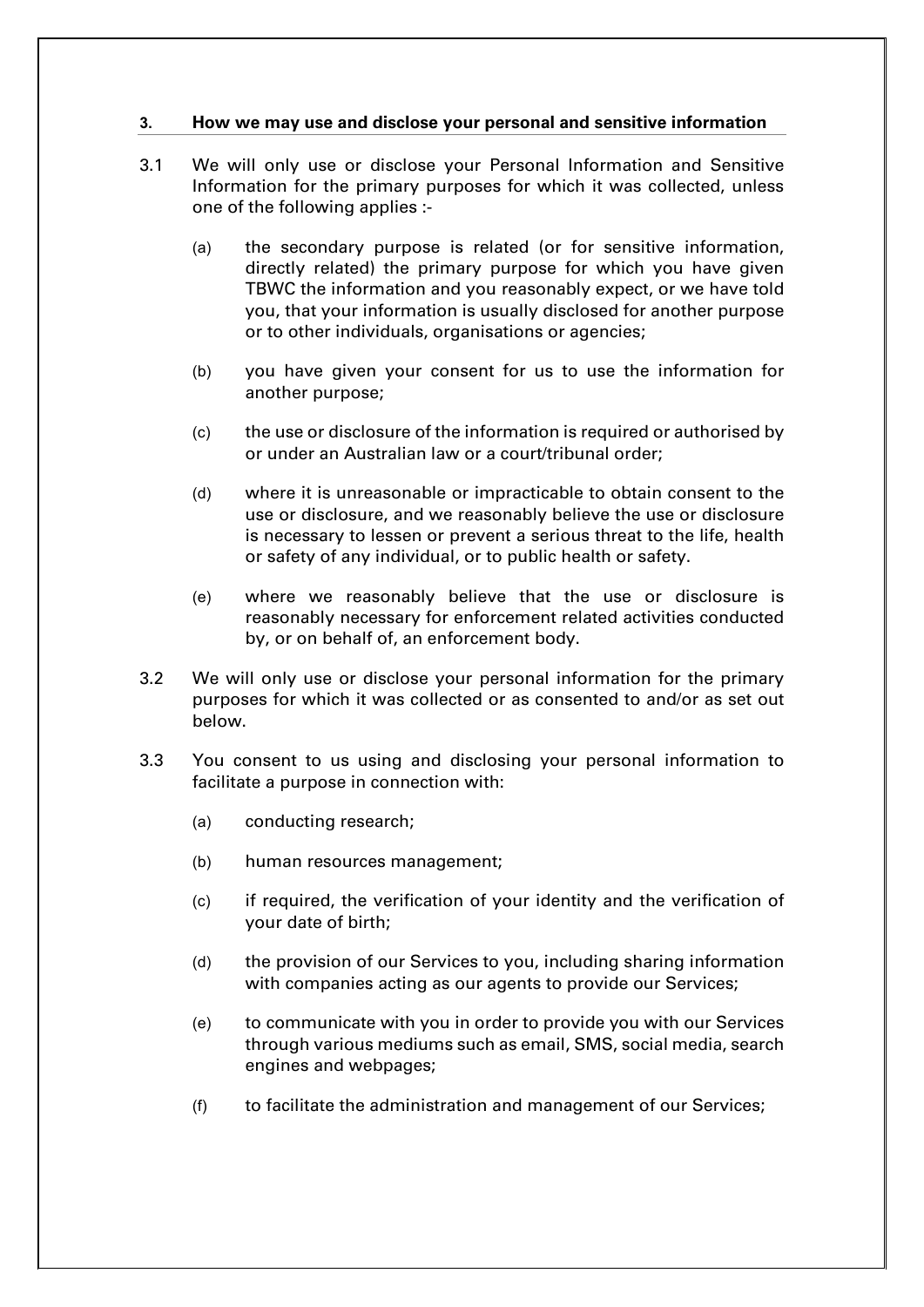- (g) the improvement, development and delivery of our Services (including to contact you about improvements and asking you to participate in surveys about our Services);
- (h) the maintenance, development and analysis of our Services, business systems and infrastructure;
- (i) marketing and promotional activities by us and our related bodies (including direct marketing by direct mail, telemarketing, email, SMS and MMS messages) such as our customer loyalty programs, promotional offers and newsletters;
- (j) to provide customer service functions, including handling enquiries and complaints;
- (k) to offer you updates, or other content or products or Services that may be of interest to you;
- (l) our compliance with applicable laws (including bankruptcy laws) and legal obligations, in response to a law enforcement agency's request, or where we have reason to believe that disclosing your personal information is necessary to identify, contact or commence legal action against a third party who may be causing injury or interference with our rights, property, Services or business ;
- (m) the sale, and matters in connection with a potential sale, of our business or company to a third party, including mergers and transfers of the business or part thereof to a third party; and
- (n) any other matters reasonably necessary to continue to provide our Services to you.
- 3.4 We may also use or disclose your personal information and in doing so we are not required to seek your additional consent:
	- (a) when it is disclosed or used for a purpose directly related to the primary purposes of collection detailed above and you would reasonably expect your personal information to be used or disclosed for such a purpose;
	- (b) if it is required or authorised by law.
- 3.5 In the event we propose to use or disclose such personal information other than for reasons in [3.2](#page-3-0) and [3.3](#page-3-1) above, we will first seek your consent prior to such disclosure or use.
- 3.6 If you have received communications from us and you no longer wish to receive those sorts of communications, you should contact our privacy officer who will then attempt to resolve the issue and we will ensure the relevant communication ceases. Any other use or disclosure we make of your personal information will only be as required by law or as permitted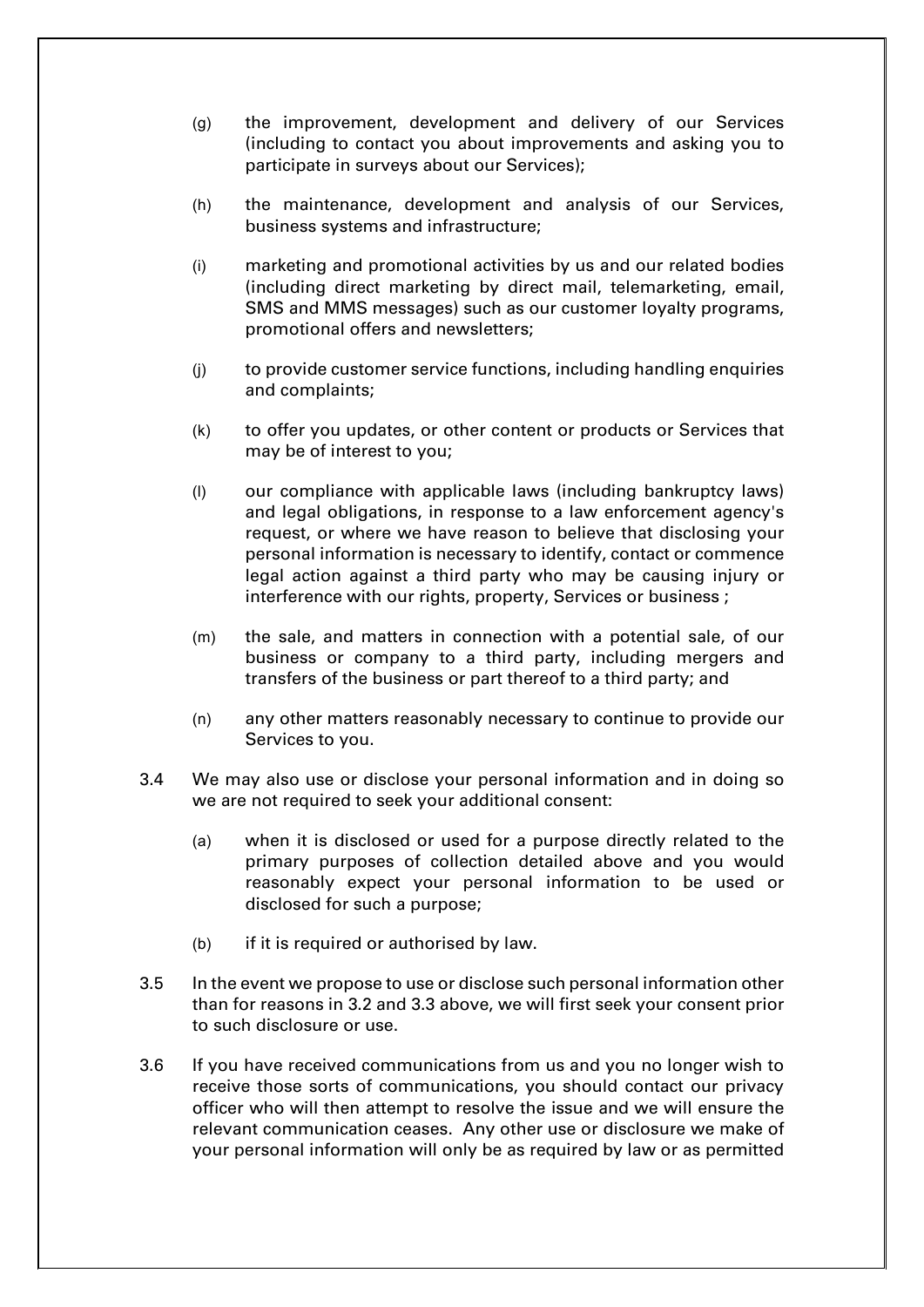by the Privacy Act 1988 or by this privacy policy or otherwise with your consent.

## **4. The types of organisations to which we may disclose your personal information**

- 4.1 We may disclose your personal information to organisations outside of TBWC for a purpose directly related to the primary purpose of collection detailed in this Privacy Policy. Examples of organisations and/or parties that your personal information may be provided to for a purpose directly related to the primary purposes of collection detailed in this Privacy Policy include:
	- (a) TBWC stakeholders including mentors and patrons
	- (b) TBWC service providers and sponsors
- 4.2 Your personal information is disclosed to these organisations and/or parties only in relation to the Services we provide to you or for a purpose permitted by this privacy policy however we are not responsible for the conduct of third parties with respect to the handling of your personal information.

## **5. Direct Marketing**

- <span id="page-5-0"></span>5.1 You expressly consent to us using your personal information, including any email address you give to us, to provide you with information and to tell you about our products, Services or events or any other direct marketing activity (including third party products, services, and events) (Direct Marketing Communications) which we consider may be of interest to you.
- 5.2 Without limitation to clause [5.1,](#page-5-0) if it is within your reasonable expectations that we send you Direct Marketing Communications given the transaction or communication you have had with us, then we may also use your personal information for the purpose of sending you Direct Marketing Communications which we consider may be of interest to you.
- 5.3 If at any time you do not wish to receive any further Direct Marketing Communications from us, you may ask us not to send you any further information about products and Services and not to disclose your information to other organisations for that purpose. You may do this at any time by using the "unsubscribe" facility included in the email or by contacting our Privacy Officer.

## **6. Cross Border Disclosure**

6.1 Any personal information provided to us may be transferred to, and stored at, a destination outside Australia**,** including Canada, Chile, China, Hong Kong, countries within the European Union, India, Japan, Malaysia, New Zealand, Philippines, Russia, Singapore, South Africa, South Korea, Sri Lanka, Taiwan and the United States of America, where we may utilise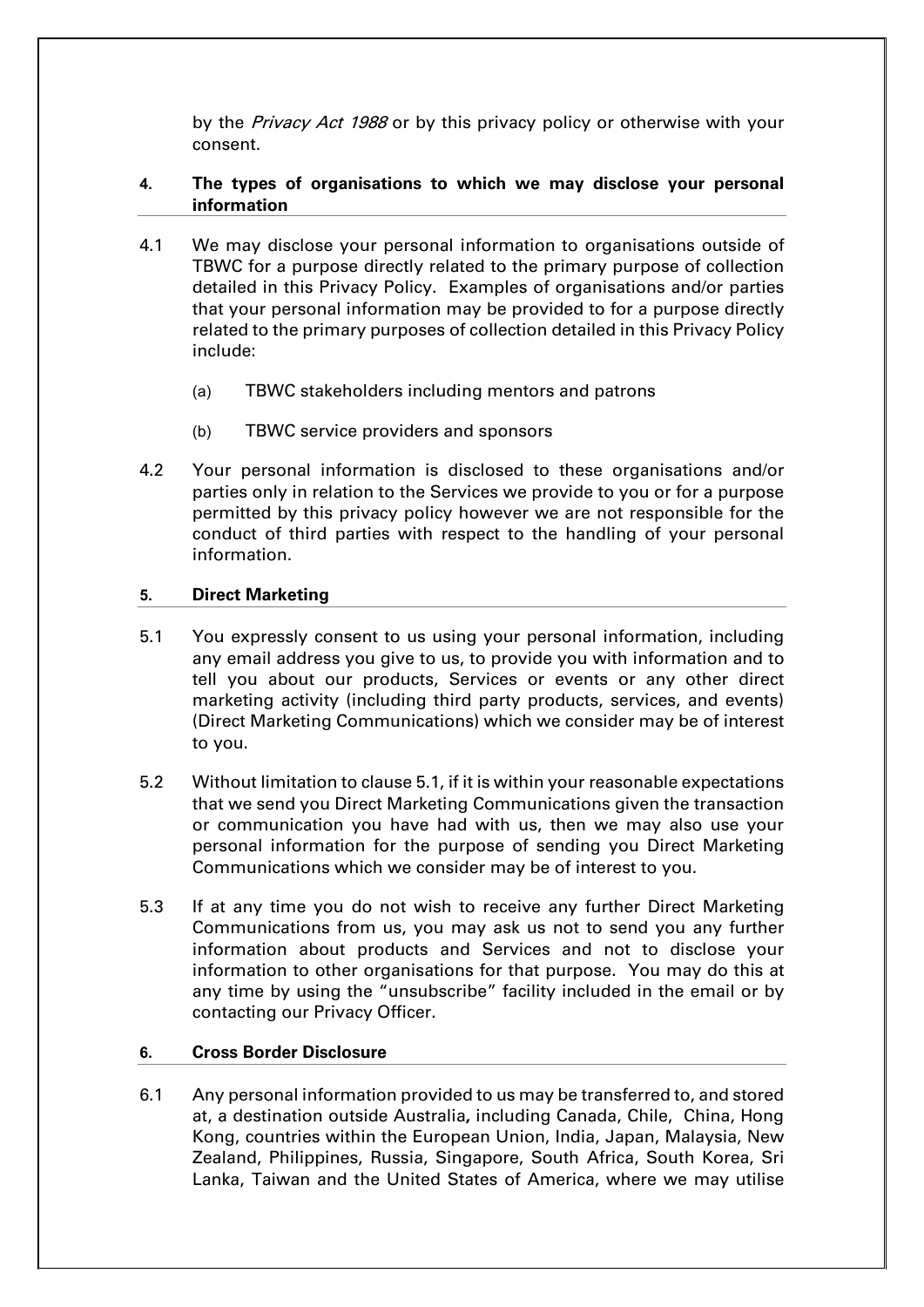overseas data and website hosting facilities or where we have entered into contractual arrangements with third party service providers to assist us with providing our Services to you. Personal information may also be processed by staff or by other third parties operating outside Australia who work for us or for any suppliers, agents, partners or related companies of TBWC.

- 6.2 The *Privacy Act 1988* requires us to take such steps as are reasonable in the circumstances to ensure that any recipients of your personal information outside of Australia do not breach the privacy principles contained within the *Privacy Act 1988*. By providing your consent, under the *Privacy Act 1988*, we are not required to take such steps as may be reasonable in the circumstances.
- 6.3 By submitting your personal information to TBWC, you expressly agree and consent to the disclosure, transfer, storing or processing of your personal information outside of Australia. In providing this consent, you understand and acknowledge that countries outside Australia do not always have the same privacy protection obligations as Australia in relation to personal information and you may not be able to seek redress in the overseas jurisdiction.
- 6.4 If you do not agree to the transfer of your personal information outside Australia, please contact our Privacy Officer.

#### **7. Data quality and security**

- 7.1 TBWC uses appropriate technologies and processes such as access control procedures, network firewalls, and physical security to protect Personal Information and Sensitive Information .
- 7.2 Information collected by TBWC will be held in an appropriately secure manner, depending on the information and method of collection, including:
	- (a) Online and offline databases;
	- (b) Online file servers;
	- (c) Locked drawers or filing cabinets.
- 7.3 Personal and Sensitive Information is only able to be accessed and used by employees that require the information to provide the Services to you. Access to your information is granted to employees on a 'needs to know' basis. Attempts to access personal or sensitive information by an unauthorised employee or use by an employee of personal or sensitive information for any other purpose than that which it was collected (except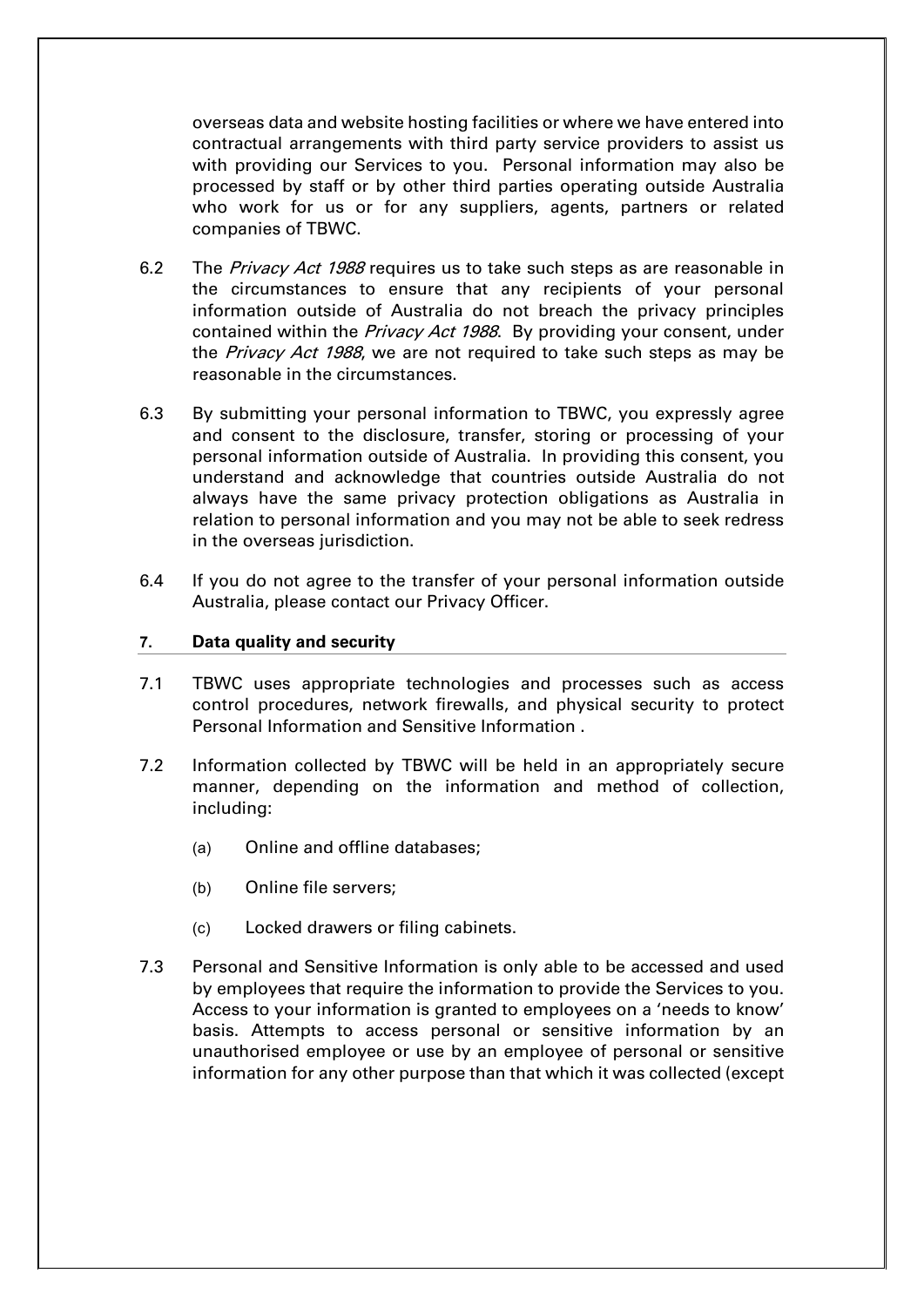in permitted general situations) is forbidden and may result in disciplinary action.

- 7.4 We will take reasonable steps to help ensure your Personal Information is safe. However, that we cannot guarantee the security of all transmissions or personal information, especially where the Internet is involved.
- 7.5 You acknowledge that we are not liable for the safety of your Personal Information where you provide or allow access to such information by parties other than us.
- 7.6 Notwithstanding the above, we will take reasonable steps to:-
	- (a) make sure that the Personal Information we collect, use or disclose is accurate, complete and up to date;
	- (b) protect your Personal Information from misuse, loss, unauthorised access, modification or disclosure both physically and through computer security methods; and
	- (c) destroy or permanently de-identify any information if it is no longer needed for its purpose of collection provided TBWC is not required under an Australian law or court/tribunal or otherwise to retain the information.
- 7.7 However, the accuracy of personal information depends largely on the information you provide to us, so we recommend that you:
	- (a) let us know if there are any errors in your personal information; and
	- (b) keep us up-to-date with changes to your personal information (such as your name or address).

### **8. Access to and correction of your personal information**

- 8.1 You are entitled to have access to any Personal Information and Sensitive Information relating to you which we possess, except in some exceptional circumstances provided by law. You are entitled to edit such information unless we are required by law to retain it or permitted to retain it in accordance with this Privacy Policy. However, we may keep track of past transactions for our accounting and audit requirements. Furthermore, it may be impossible to completely delete your information because some information may remain as backups.
- 8.2 If you would like to access or correct any records of personal information we have about you, you are able to access or update that information (subject to the above) by contacting our Privacy Officer.
- 8.3 TBWC may charge a reasonable fee for giving you access to your information.